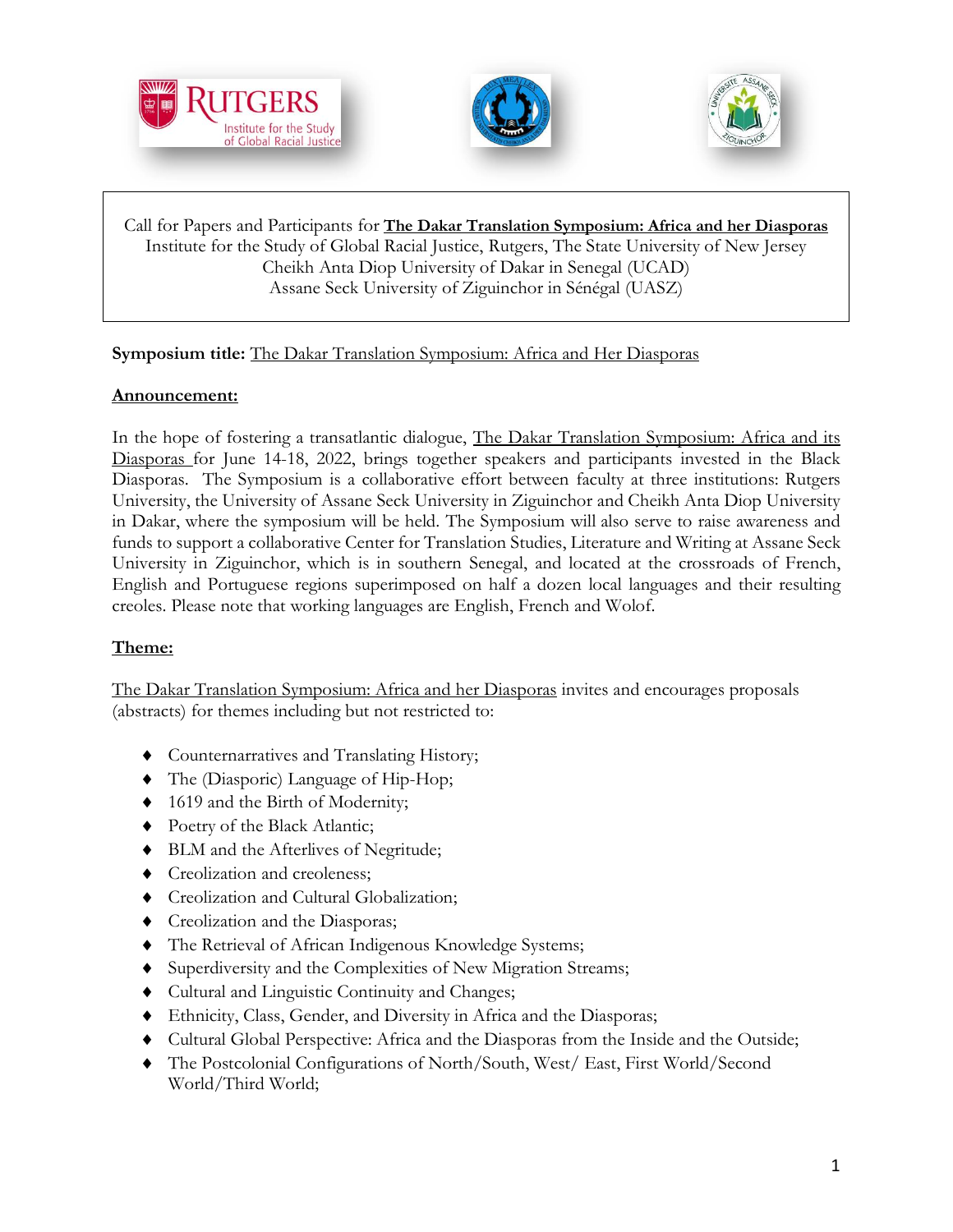





- New Communication Media and Technologies, New and Hybrid Cultural Forms and Practices, and Globalized Economies in Africa and the Diasporas;
- Hegemony, Politics and Economy in Africa and the Diasporas;
- Terrorism and the New Challenges of Security and Peace in Africa and the Diasporas;
- Centrality, Marginality, and the Human Conditions;
- Post-coloniality and Euro-Americanism in World Politics, Economy and Culture;
- Geopolitics and The Postcolonial: Reshaping North-South Cooperation;
- Reshaping the Africa-Diasporas Relations;
- (Post)Coloniality, Cultural and Civilizational Reconstruction in Africa and the Diasporas;
- Rethinking Negritude and Pan-Africanism.

\*\*\* The symposium will culminate with a Juneteenth memorial gathering on Gorée Island and an optional visit to The African Renaissance Monument in Dakar.

## **Submissions:**

- 1. Please submit a detailed abstract of 500 words or less and author's biography by April  $1<sup>st</sup>$
- 2. Selected abstracts and notification will be shared on April 5<sup>th</sup>
- 3. Final papers are due on May  $15<sup>th</sup>$
- 4. Papers must be less than 4000 words, Times New Roman 12 point and single spaced
- 5. Papers need to fit into a 15 to 20 minutes time limit for The Dakar Translation Symposium: Africa and her Diasporas (no exceptions)

## **U.S. Submissions - send your abstracts to:**

[isgrjcamden@oq.rutgers.edu](mailto:isgrjcamden@oq.rutgers.edu)

## **For symposium format and questions please contact:**

[isgrjcamden@oq.rutgers.edu](mailto:isgrjcamden@oq.rutgers.edu)

In Africa in French, Wolof and English: Dr. Saliou Dione, Cheikh Anta Diop University [\(salioudione@hotmail.com\)](mailto:salioudione@hotmail.com)and Dr. Baboucar Diouf, Assane Seck University [\(b.diouf@univ-zig.sn\)](mailto:b.diouf@univ-zig.sn)

In the United States in English and French: Prof. Gregory Pardlo or Dr. Baba Badji [\(isgrjcamden@oq.rutgers.edu\)](mailto:isgrjcamden@oq.rutgers.edu)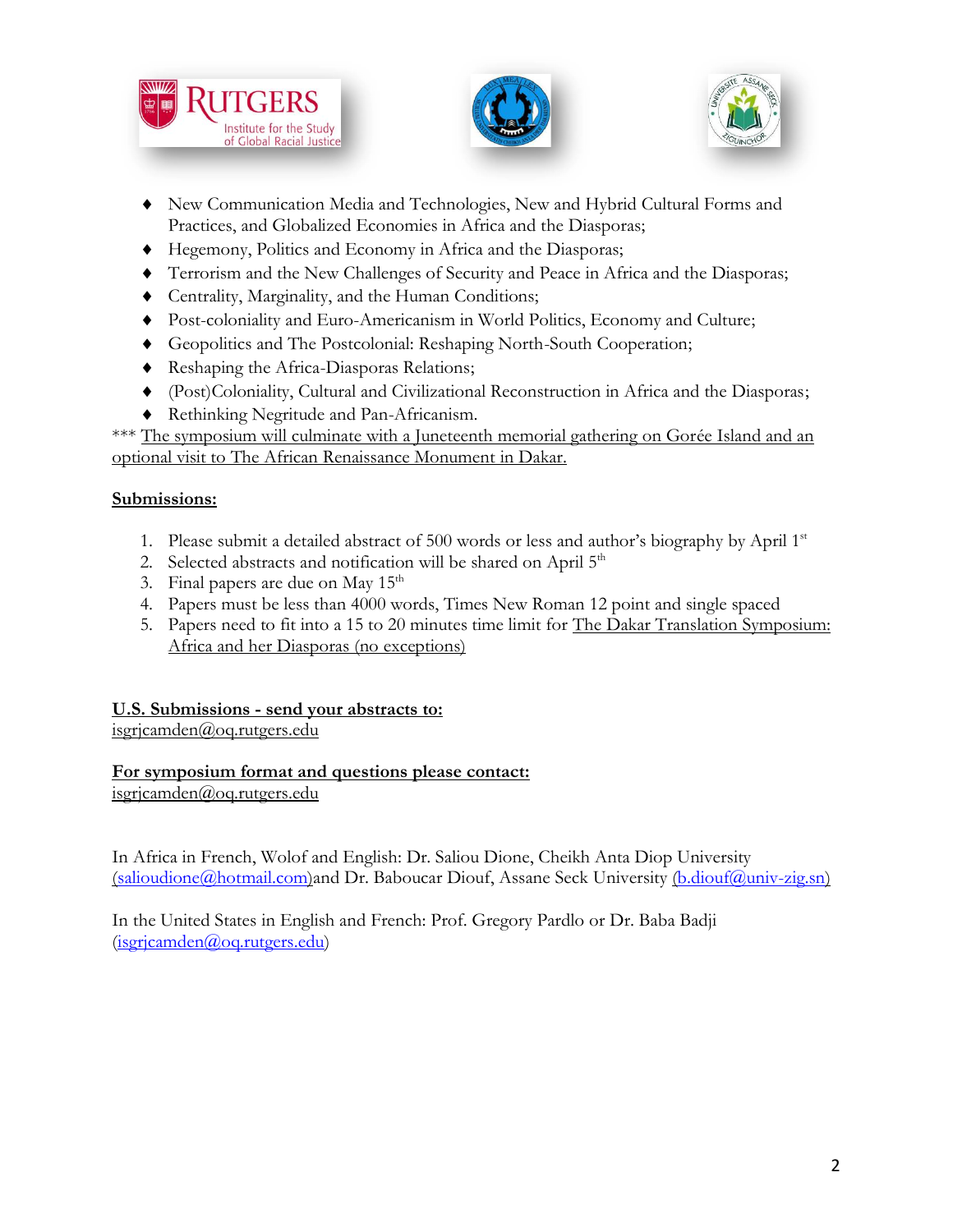





# **Colloque de Dakar**

Appel à communications Titre : « La traduction : l'Afrique et ses diasporas » Institute for the Study of Global Racial Justice Rutgers, The State University of New Jersey Université Cheikh Anta Diop de Dakar au Sénégal (UCAD) Université Assane Seck de Ziguinchor au Sénégal (UASZ)

Dans l'espoir d'explorer et de maintenir un dialogue transatlantique, le Colloque de Dakar sur « La traduction : l'Afrique et ses diasporas », qui se tiendra du 12 au 20 juin 2022, réunira des intervenants et des participants venus d'Afrique et des diasporas noires. Le symposium vise à instaurer la collaboration entre trois institutions : Rutgers University, l'Université Assane Seck de Ziguinchor et l'Université Cheikh Anta Diop de Dakar où aura lieu le symposium. Ledit symposium servira de plateforme de sensibilisation et de collecte de fonds pour soutenir la mise en place d'un Centre de Traduction, de Littérature et d'Écriture à l'Université Assane Seck de Ziguinchor, située en Casamance au sud du Sénégal, un carrefour de langues où se croisent l'anglais, le portugais et le français avec une demi-douzaine de langues locales, en plus du créole qui en résulte. Les langues de travail du symposium sont l'anglais, le français et le wolof.

## **Thèmes du colloque**

Pour participer au Colloque de Dakar sur « La traduction : l'Afrique et ses diasporas », les participants sont invités à soumettre des résumés portant, entre autres, sur les thèmes suivants :

- Contre-récits et traduction de l'histoire
- Langage (diasporique) du hip-hop
- Projet de 1619 et naissance de la modernité
- Atlantique noire et poésie
- Black Lives Matter et au-delà de la négritude
- Créolisation et créolité
- Créolisation et mondialisation culturelle
- Créolisation et diasporas
- Récupération des systèmes de connaissances endogènes africaines
- Superdiversité et complexités des nouveaux flux migratoires
- Continuité et changements culturels et linguistiques
- Ethnicité, classe, genre et diversité en Afrique et dans les diasporas
- Perspective culturelle globale : l'Afrique et les diasporas vues de l'intérieur et de l'extérieur
- Configurations postcoloniales Nord/Sud, Ouest/Est, Premier Monde/Deuxième Monde/Tiers Monde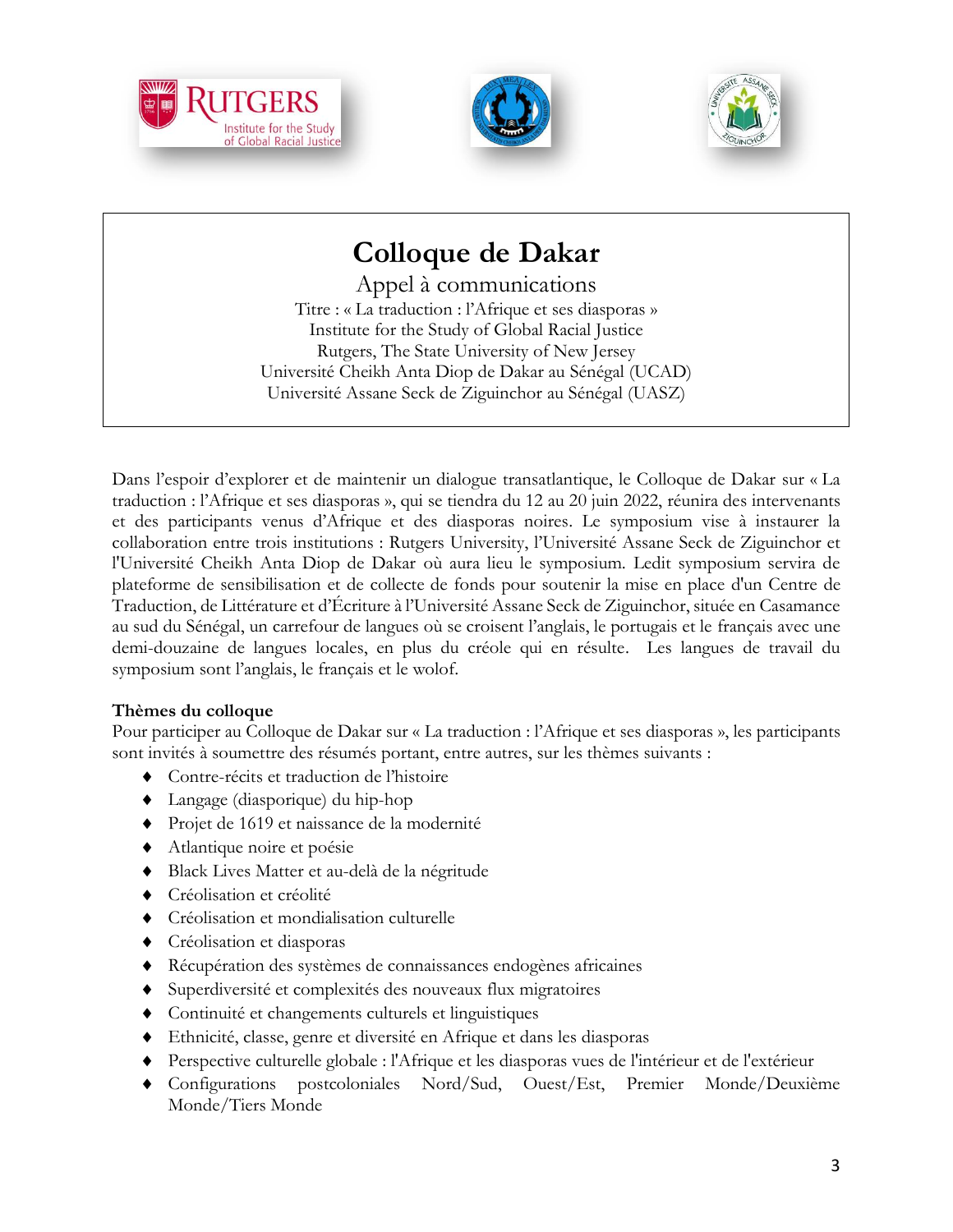





- Nouveaux médias et technologies de communication, formes et pratiques culturelles nouvelles et hybrides et économies mondialisées en Afrique et dans les diasporas
- Hégémonie, politique et économie en Afrique et dans les diasporas
- Terrorisme et nouveaux défis de sécurité et de paix en Afrique et dans les diasporas
- Centralité, marginalité et conditions humaines
- Postcolonialité et euro-américanisme dans la politique, l'économie et la culture mondiale
- Géopolitique et postcolonialité⁄décolonialité : refaçonner la coopération Nord-Sud
- Refaçonner les relations Afrique-diasporas
- (Post)colonialité, (re)construction culturelle et civilisationnelle en Afrique et dans les diasporas
- Repenser la négritude et le panafricanisme

\*\*\* Le symposium se terminera par un rassemblement commémoratif du 19 juin sur l'île de Gorée et une visite optionnelle du Monument de la Renaissance africaine de Dakar.

#### **Soumissions**

- 1. Veuillez soumettre un résumé détaillé de 500 mots ou moins et une courte biographie avant le 15 mars.
- 2. Les résumés sélectionnés et la notification seront partagés au plus tard le 5 avril.
- 3. Les papiers finaux doivent être remis le 15 mai.
- 4. Les articles ne doivent pas dépasser 4000 mots, Times New Roman, taille 12 et interligne simple.
- 5. Les communications au Symposium de Dakar ne doivent pas dépasser les 20 minutes.

Pour les propositions de communications, le format du colloque et les questions, veuillez conjointement contacter :

- en Afrique, en français, wolof et anglais : D' Saliou Dione, Université Cheikh Anta Diop [\(salioudione@hotmail.com\)](mailto:salioudione@hotmail.com) et D<sup>r</sup> Baboucar Diouf, Université Assane Seck de Ziguinchor  $(b.diouf@univ-zig.sn)$ ;
- aux États-Unis, en anglais et en français : Pr. Gregory Pardlo (isgrjcamden@oq.rutgers.edu) et D<sup>r</sup> Baba Badji (isgrjcamden@oq.rutgers.edu).